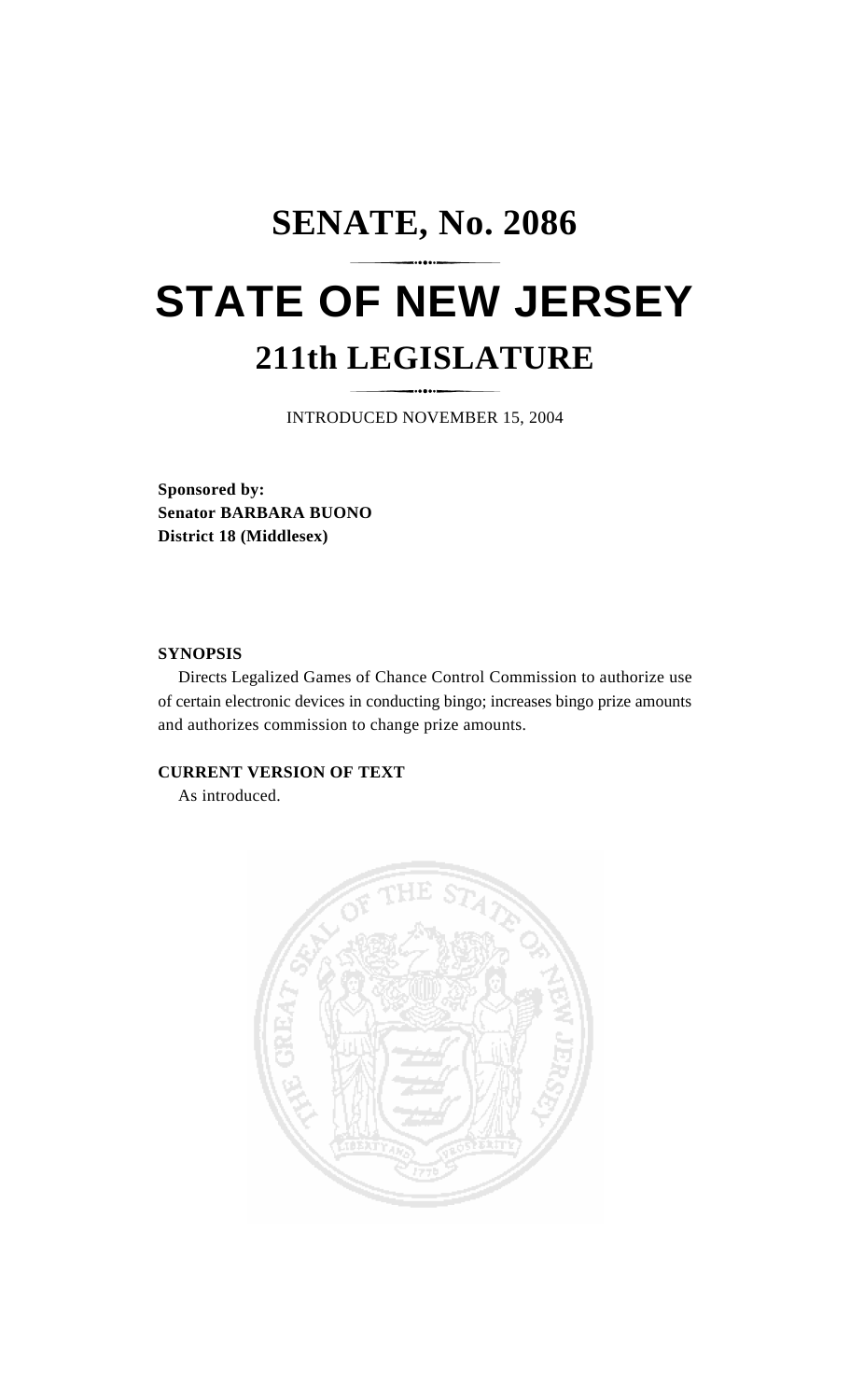**AN ACT** directing the use of certain electronic devices in conducting bingo and increasing certain prize amounts and amending P.L.1954, c.6. **BE IT ENACTED** *by the Senate and General Assembly of the State of New Jersey:* 1. Section 2 of P.L.1954, c.6 (C.5:8-25) is amended to read as follows: 2. It shall be lawful for the governing body of any municipality, at any time after this act shall become operative within such municipality and except when prohibited by this act, to license bona fide organizations or associations of veterans of any war in which the United States has been engaged, churches or religious congregations and religious organizations, charitable, educational and fraternal organizations, civic and service clubs, senior citizen associations and clubs, officially recognized volunteer fire companies, and officially recognized volunteer first aid or rescue squads, to hold and operate games of chance of, and restricted to, the specific kind of game of chance commonly known as bingo or lotto played for prizes with cards bearing numbers or other designations, five or more in one line, the holder covering numbers, as objects, similarly numbered, are drawn from a receptacle and the game being won by the person who first covers a previously designated arrangement of numbers on such a card, by selling shares or tickets or rights to participate in such games and by conducting the games accordingly, when the entire net proceeds of such games of chance are to be devoted to educational, charitable, patriotic, religious or public-spirited uses, and, in the case of senior citizen associations or clubs, to the support of such organizations, and for any such organization, association, church, congregation, society, club, fire company, first aid or rescue squad, or senior citizen association or club, when so licensed, to hold, operate and conduct such games of chance by its active members pursuant to this act and such license, and under such conditions and regulations for the supervision and conduct thereof as shall be prescribed by rules and regulations duly adopted from time to time by the Legalized Games of Chance Control Commission, hereinafter designated as the control commission, not inconsistent with the provisions of this act, but only when the entire net proceeds thereof are devoted to the uses aforesaid and for any person or persons to participate in and play such games of chance conducted under any such license. 42 The control commission shall, pursuant to regulations promulgated by it, authorize the use in conducting bingo or lotto of electronic

**EXPLANATION - Matter enclosed in bold-faced brackets [thus] in the above bill is not enacted and is intended to be omitted in the law.**

**Matter underlined thus is new matter.**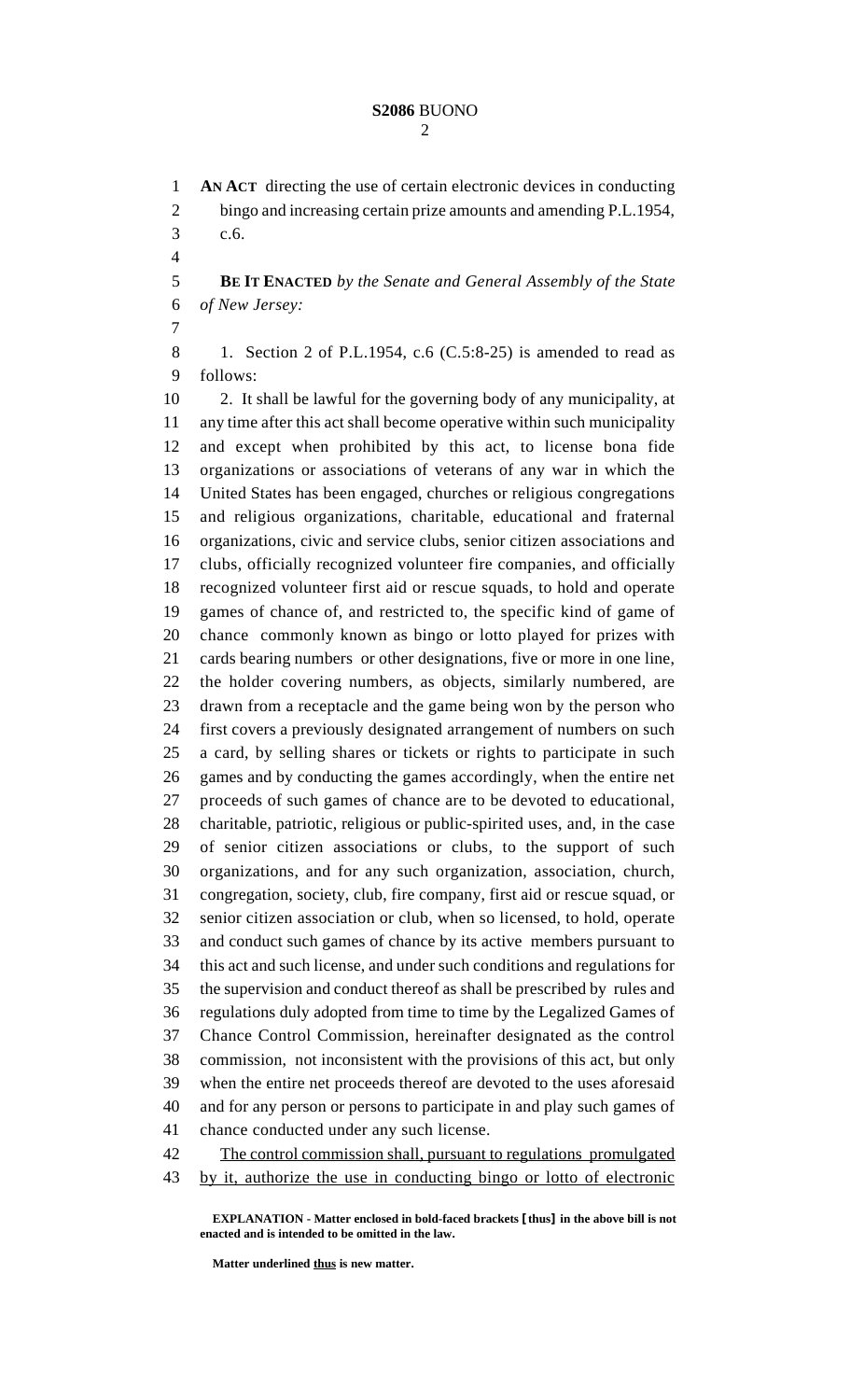devices that are the functional equivalent of the cards, numbered 2 objects, and receptacle described herein to the extent that the use of such devices is not inconsistent with any other provision of this act or the provisions of subparagraph A of New Jersey Constitution, Article IV, Section 7, paragraph 2. Any such electronic device shall comply with specifications prescribed by the commission and shall be approved by the commission prior to use. Nothing contained in this section shall be construed as allowing electronic devices used by a qualified organization in conducting bingo or lotto to be linked to electronic devices used by any other qualified organization in conducting bingo 11 or lotto. (cf: P.L.1973, c. 127, s. 1) 2. Section 4 of P.L.1954, c.6 (C.5:8-27) is amended to read as follows: 4. The governing body of the municipality shall make an investigation of the qualifications of each applicant and the merits of each application, with due expedition after the filing of the application, and if it shall determine that the applicant is duly qualified to be licensed under this act to hold, operate and conduct games of chance under the provisions of this act and the rules and regulations governing the holding, operation and conduct thereof in the municipality; that the member or members of the applicant designated in the application to hold, operate or conduct the games of chance which the license is applied for are bona fide active members of the applicant and are persons of good moral character and have never been convicted of crime; that such games of chance are to be held, operated and conducted in accordance with the provisions of this act and in accordance with the rules and regulations governing the holding, operation and conduct thereof and that the proceeds thereof are to be disposed of as provided by this act, and if the governing body is satisfied that no commission, salary, compensation, reward or recompense whatever will be paid or given to any person holding, operating or conducting or assisting in the holding, operation or conduct of any such game of chance except as in this act otherwise provided; and that no prize will be offered and given in excess of the sum or value of **[**\$250.00**]** \$1,000, or an amount established by regulation of the control commission not earlier than one year after the effective date of P.L. , c. (now pending before the Legislature as 40 this bill), in any single game of chance, and that the aggregate of all prizes offered and given in all such games of chance, held, operated and conducted on a single occasion, under said license shall not exceed the sum or value of **[**\$1,000.00**]** \$3,000, or an amount established by regulation of the control commission not earlier than one year after the 45 effective date of P.L., c. (now pending before the Legislature as 46 this bill), it shall issue a license to the applicant for the holding,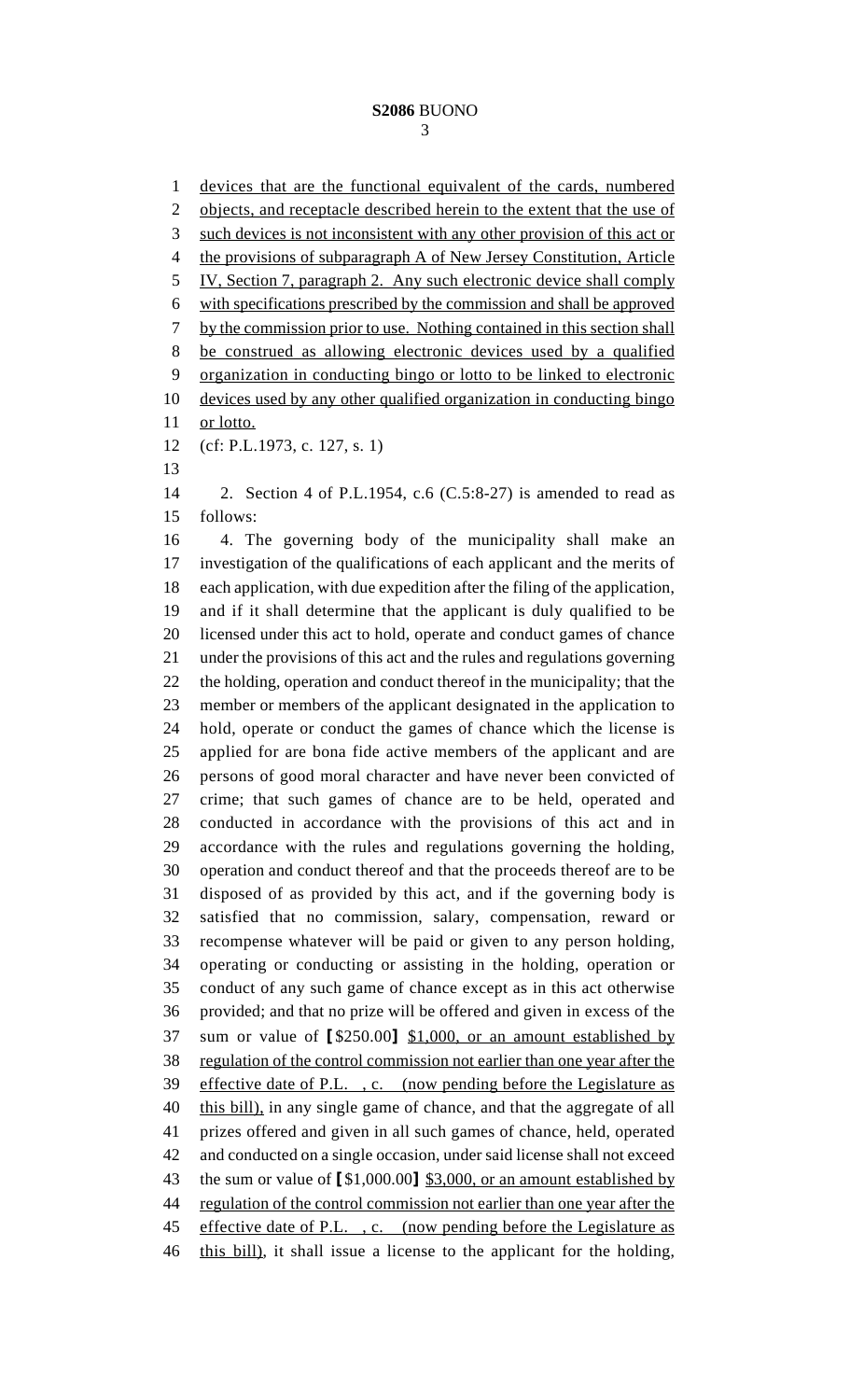operation and conduct of the specific kind of games of chance applied for, accordingly, upon payment of a license fee or fees prescribed by regulation promulgated by the control commission for each occasion upon which any game or games are to be conducted under such license. The **[**\$250.00**]** \$1,000 limitation on single game prizes and the **[**\$1,000.00**]** \$3,000 aggregate prize limitation established in this section shall not apply to games in which the prize is determined based upon a percentage of the gross receipts from the sale of cards to participate in the game. The control commission shall, by regulation, prescribe the method of play and set the minimum and maximum percentage to be awarded in any such game. No license for the holding, operation and conduct of any game or games of chance shall be issued under this act which shall be effective for a period of more than one year. (cf: P.L.1994, c.63, s.4) 3. Section 12 of P.L.1954, c.6 (C.5:8-35) is amended to read as follows: 12. No amount in excess of the amount prescribed by regulation promulgated by the control commission shall be charged by any licensee for admission to any room or place in which any game or games of chance are to be held, operated and conducted under any license issued under this act, which admission fee, upon payment thereof, shall entitle the person paying the same to a card entitling him to participate without additional charge in all regular games of chance to be played under such license on such occasion, and no charge in excess of the amount prescribed by regulation promulgated by the control commission shall be made for a single opportunity to participate in all special games to be played under such license on such occasion. No prize greater in amount or value than **[**\$250.00**]** \$1,000, or an amount established by regulation of the control commission not earlier than one year after the effective date of P.L. 34 . c. (now pending before the Legislature as this bill), shall be offered or given in any single game conducted under any such license and the aggregate amount or value of all prizes offered and given in all games played on a single occasion shall not exceed **[**\$1,000.00, except as otherwise provided for by P.L.1954, c.6 (C.5:8-24 et seq.)**]** \$3,000 or an amount established by regulation of the control commission not 40 earlier than one year after the effective date of P.L., c. (now pending before the Legislature as this bill), and all winners shall be determined and all prizes shall be awarded in any game played on any occasion within the same calendar day as that upon which the winner is determined. (cf: P.L.1994, c.63, s.9)